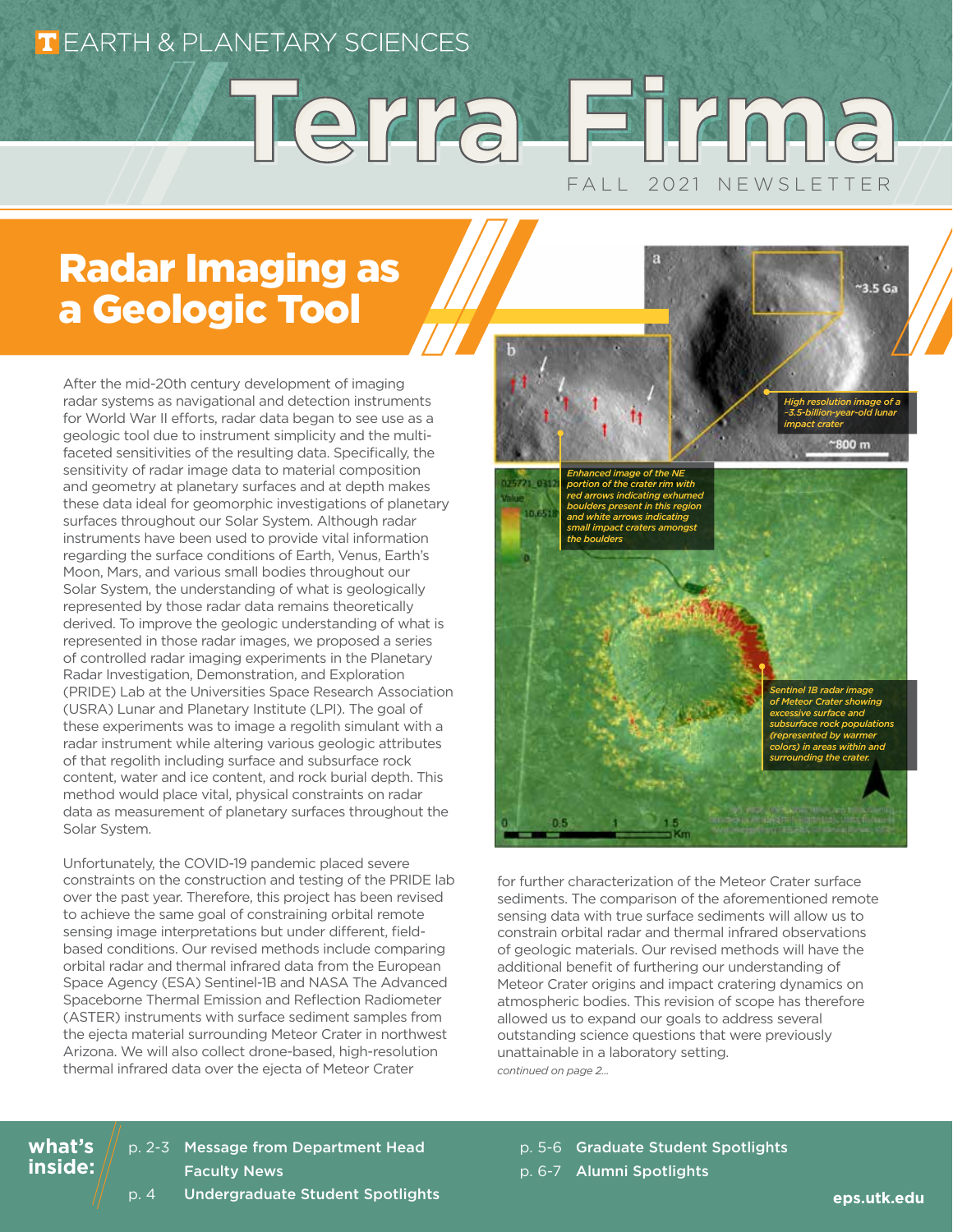In 2021 **Tom Broadhead** and **Ed Perfect** retired from UT. EPS faculty voted to award them Professor Emeritus status in recognition of their distinguished service to the department and the university.

> Tom retired at the end of March, 2021, following a 42.5 year career from UT. Tom and Ann moved to Knoxville in August 1978 when had graduated with his PhD from the University of Iowa and accepted an assistant professor position in the department. He enjoyed teaching paleontology at all levels and especially liked educating large numbers of introductory students about the wonder and truth of Earth history.

In 1994, Tom was appointed director of the University Honors Program, UT's campus-wide program for high achieving students. During his nine years in that position, he oversaw growth of the program from 150 students to more than 600, which included some notable geology majors.

In 2003, he was appointed director of Undergraduate Academic Advancement in the UT Office of Undergraduate Admissions. In that capacity he coordinated recruitment efforts and programs for high achieving students and for several years worked with the recruitment and admission of international students.

Tom and Ann are the proud parents of three grown children and three grandchildren. Tom's personal interests have been stamp collecting and scuba diving, and as a self-styled "museum brat," he has worked with the UT McClung Museum of Natural History and Culture as curator of the permanent geology exhibit and consultant for odd objects, including "dinosaur eggs" (which invariably are chert nodules). He has served the museum as a member of its advisory board for more than 25 years and was appointed chair of that body in spring, 2021.

Ed was born and grew up in Peterborough, England. He graduated from the University of Newcastle-upon-Tyne in 1977 with a BSc degree in geography. He earned a master's degree in geography from Carleton University, Ottawa, Canada in 1980. He then moved to Ithaca, New York, to study frost heaving at Cornell University, obtaining his PhD degree in soil physics in 1986.

Ed returned to Canada in 1987 to spend eight years as a postdoc at the University of Guelph, Ontario. Following a six-year spell on the faculty at the University of Kentucky, he joined the Department of Geology (now EPS) at UT in 2001 as an

assistant professor. Ed was promoted to associate professor in 2004, and to full professor in 2010. During his 20-year career at UT he served two terms as associate head, and led the department as interim head from May 2020 until his retirement on August 1, 2021.

You may be as surprised as I am to see that I've (again) taken on the responsibility of acting department head. I suppose I was failing retirement anyway. My appointment is just a stopgap measure, while we conclude an outside search for a new head. We hope to have this search wrapped up during the fall semester, and the next newsletter will introduce our new leadership and administrative team. As we emerge from the dark, we will have an opportunity to reinvigorate our academic and research programs – that's not just upbeat words but a real likelihood, so stay tuned.

Ed's research and teaching during his time with EPS focused mainly on hydrogeology, vadose zone hydrology, and geostatistics. As an advisor or coadvisor, he graduated five PhD and 14 master's students. He established productive collaborations with scientists from several research groups at ORNL. The lab's neutron imaging capabilities, in particular, enabled him and his students to make significant

breakthroughs in visualizing, quantifying, and modeling the capillary uptake of water in fractured rocks.





After slogging through last year's COVID darkness, which descended faster than anyone expected, we had hoped for a return to normalcy. But

fall semester has begun with mandatory masking in classes and laboratories. Nevertheless, UT's enrollment is burgeoning and our classes are in-person and mostly full. I'm proud of how our faculty and students have adapted to the challenges of innovative teaching, graduate student mentoring at a distance, and conducting their own research programs while under pandemic restrictions.

In the past year, we graduated 30 BS, six MS, and one PhD students (a number of doctoral students defended this summer but will graduate in the fall) – they are an impressive group who will have a significant impact on the profession, as have our many hundreds of alumni. We are adjusting our undergraduate curriculum, adding concentration areas for majors (water science and planetary geoscience, to complement our existing concentrations in geology and environmental science), as well as minors in paleontology (mostly for biology majors) and geochemistry. We continue to develop new research facilities, such as a state-of-the-art ICP-MS geochemistry laboratory, with the university's support. With the support of generous alumni and the department's alumni advisory board, we have had marked success in generating endowments and funds to support the activities of our students and faculty.

Other changes abound. As the new academic year started, Professor Ed Perfect retired after a long and distinguished career, and Associate Professor Stephen Romaneillo left for a position in industry – we have already begun searching to fill that position. At midyear, Melody Branch, our extraordinary office business manager, will retire after 40 years in the department.

Please continue to support us as you can, and contribute news about your successes that we can share in future newsletters. As always, you remain our most important achievements.

**Hap McSween** Acting Department Head

## INTRODUCING OUR NEWEST **Emeritus Professors**

*...continued from page 1*

The surface of Earth's Moon is geologically dynamic. Even now, after cessation of large-scale volcanism and the late-heavy bombardment, frequent meteoroid impacts of varying sizes combined with extreme thermal cycling have the power to quickly alter the lunar landscape. One such surface alteration is the rapid breakdown of rocks and boulders that have been excavated and deposited on the lunar surface by the formation of large impact craters. Prior studies have indicated that those rocks should be reduced to fine grained regolith within ~300 million years due to micrometeoroid sandblasting. In their recent work, however, **Bradley Thomson**  and EPS graduate student **Cole Nypaver** used a combination of radar and thermal infrared data to identify rocks and boulders at the rims of several-billion-year-old impact craters that are being continually exhumed from the subsurface. These rocks are being uncovered from the overlying regolith at a rate that outpaces the rate of rock breakdown. This means that, in some cases, rock exhumation at crater rims has been an ongoing process for >3.5 billion years.

Even after the success of the Apollo program, the lunar surface remains under sampled. Therefore, sample collection will be a key aspect of future NASA Artemis lunar missions. The ability to confidently collect lunar surface samples that are relatively in place and have gone unperturbed over the last several billion years will be crucial to better understanding the geologic history of the Moon. Due to this recent discovery of rapid rock exhumation at crater rims, those impact crater rims provide ideal locations to collect samples that will provide the most accurate geologic interpretations possible. Sampling at crater rims will therefore aid in the success of future lunar surface science initiatives.



## OK, So What's the Speed of Dark?

#### MESSAGE FROM DEPARTMENT HEAD

To read more from EPS, please visit us online at **eps.utk.edu/newsletter**.

In October, **Terry Hazen**, Governor's Chair in Environmental Microbiology, and EPS students Andrew Putt and Erin Kelly did studies at the S-3 ponds legacy site with a Cone Penetrometer (CPT). This was part of the Ecosystems & Networks Integrated with Genes & Molecular Assemblies (ENIGMA) DOE Science Focus Area.

The S-3 ponds legacy site has some of the highest Nitrate concentrations in groundwater in the world >10,000 mg/L, even though the ponds were neutralized and capped more the 30 years ago. The geology and hydrology in the shallow subsurface are very convoluted since the shales dip at 20-40° and the site is near Bear Creek. M&W drilling was contracted by Berkeley Lab to have Fugro from Houston bring their CPT rig to the site. The CPT rig can push a cone sensor at 2 cm/sec and provide depth profiles of sleeve friction, cone resistance, pore pressure, friction ratio, and soil behavior type. They also took sediment samples at various sites to do additional sampling for the ENIGMA team. 131 pushes were made from 10 ft to 35 ft in a grid allowing real-time analysis of lithology (soil types). By using RockWorks interpolation between pushes it provided the most detailed 3-D structure of the subsurface ever obtained for this site which will aid ENIGMA in establishing a long-term SubSurface Observatory (SSO) at the site.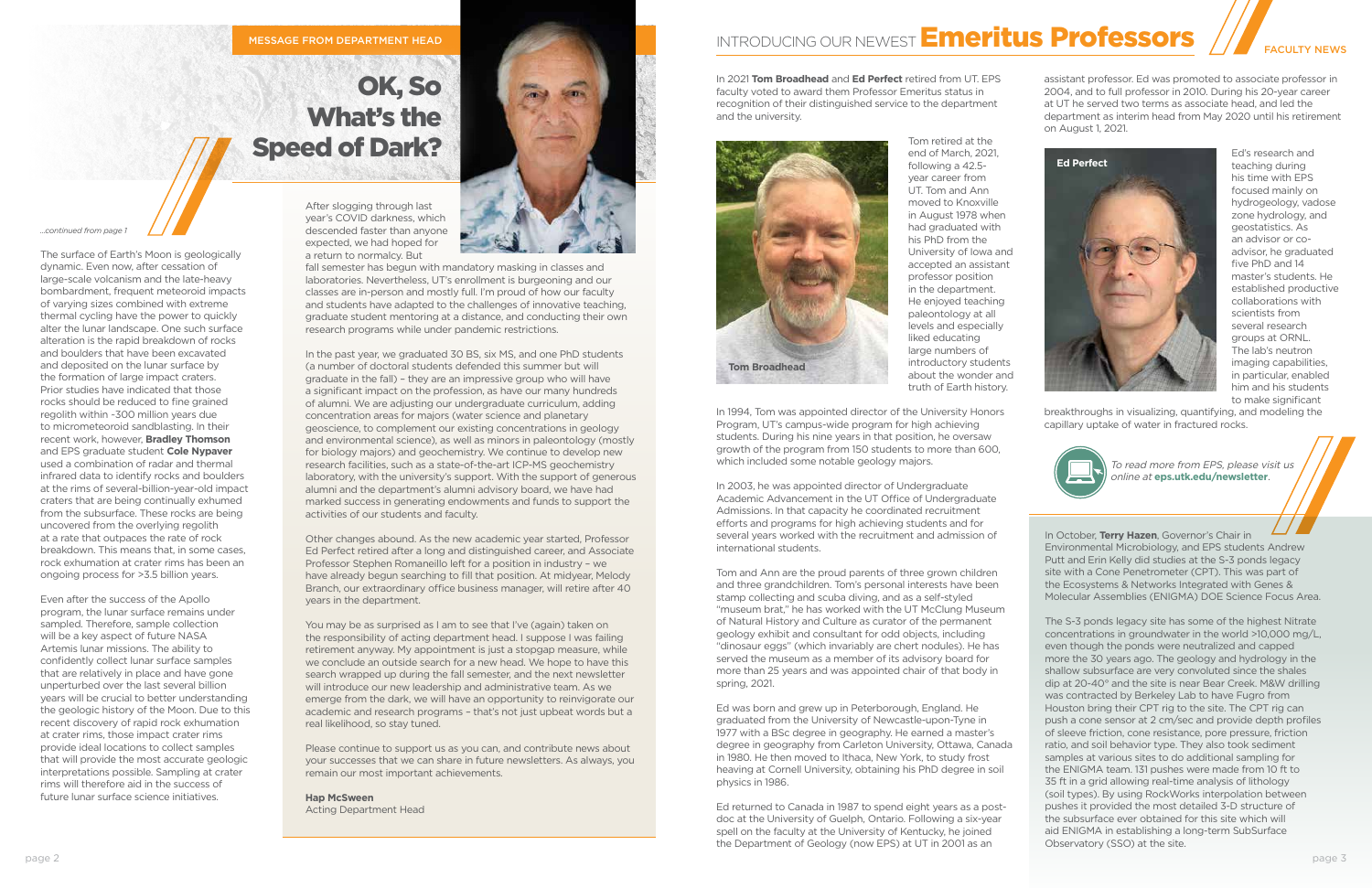records of diverse Martian environments. Increased resolution of sedimentological, stratigraphic, and compositional measurements from rovers has revealed variability in ancient environments extending from orbital- to umscales. Developing a cohesive understanding of 3-3.5 Ga environments and depositional processes on Mars requires a combined facies and compositional approach. While sedimentologic and stratigraphic characteristics help distinguish the distribution and type of different environments (e.g. lacustrine, aeolian, fluvial), geochemical analyses help to constrain climate and additional aspects of basaltic sedimentary systems along the path from source rock to deposition (e.g. weathering, transport, diagenesis).

Sam Gwizd and her advisor Professor Chris Fedo are working to constrain depositional environments from a succession of sedimentary rocks at Gale crater using the suite of cameras and compositional instruments onboard the Mars Science Laboratory (MSL) Curiosity rover. The Hartmann's Valley and Karasburg members comprise 65 m of stratigraphy within the lacustrine Murray formation. Facies within these members represent deposition in aeolian and subaqueous lacustrine-margin environments as well as lacustrine environments which experienced long-lived standing water. Bulk rock geochemistry across facies represents the combined influence of a basaltic source rock which has been

modified by chemical weathering and subsequent transport of sediment as well as lithification. These environments are interpreted to be similar to semi-arid to arid basaltic sedimentary systems of modern-day coastal Iceland. Ongoing work in the overlying 90 m thick Sutton Island member aims to further understand the evolution of these ancient lake and lake margins at Gale crater.

According to Noah, "The process of building this apparatus was an exceptional experience and many fond memories were made along the way. It provided knowledge and skills previously unbeknownst to me, and I am proud to say the project was a success. I can only hope it proves to be a useful resource for future researchers paving experimental pathways into the unknown."

> Sam is also a member of the mission operations science planning team, and fulfills a rover operations role as "Keeper of the Plan" (KOP). This role involves working with multiple instrument teams, engineers, and science planners to populate one sol (Martian day) or multiple sol's worth of science observations. A large contingent of the operations team is based out of the Jet Propulsion Laboratory in CA, but otherwise, operations are done remotely all over the world. Team members at all levels, from undergrad to faculty or staff scientist, can request images or geochemical measurements, or even drill samples (though those require meticulous months-long planning) which will help to answer their scientific questions. Sam has been a member of the Curiosity science team and participating in rover operations since 2017, and has proudly named multiple bedrock targets.

#### **Noah Hooper**

Last summer, undergraduate geology major and Memphis native Noah Hooper stayed in Knoxville to complete a NASA Space Grant funded project in UT's experimental petrology lab. Along with PhD student Jesse Scholpp, Noah assembled a gas-mixing conditioning furnace. Noah took the lead on wiring a control box from scratch using electronic components purchased from industrial suppliers. With the device Hooper built, PI Nicholas Dygert was able to repurpose an old but barelyused horizontal furnace inherited from Larry Taylor, saving thousands of dollars and providing Noah a valuable learning experience.



The purpose of the gas mixing furnace is to prepare starting materials for crystallization and melting experiments under controlled atmospheric conditions, critical for investigating igneous processes on planetary bodies across the Solar System. The gas mixing furnace produces a two-component mixture of CO<sub>2</sub>-H<sub>2</sub> supplied to an inner alumina tube within a horizontal furnace. As the mixed gases enter the tube's hot spot, they react with experimental powders placed in an alumina boat to create a specific, temperature-dependent partial pressure of oxygen.

#### UNDERGRADUATE STUDENT **SPOTLIGHTS**





Temperature is regulated by the computerized control that Hooper built, which can operate at up to 1000°C. Heating elements in the furnace are wired to a solid-state relay that supplies power, while readings from a K-type thermocouple are sent to a computer to monitor and regulate temperature output. Depending on the proximity of the temperature reading to the set condition, a signal passes from the computer to the relay, turning power on or off and thus regulating the furnace. This process it repeated iteratively until the set point temperature is reached. The controller accurately regulates the temperature to ±0.1°C.

#### **Julian Nosarzewski**

So, what do you do when you start college in a pandemic and want to get involved in research? Julian Nosarzewski is a sophomore undergraduate who is majoring in geology, minoring in Portuguese, and has a deep interest in the evolution of life and environments on Earth. But with most labs locked down last year, Julian had to get creative in his undergraduate research, and he took a deep dive into learning about life and environments in the Precambrian with Linda Kah, Kenneth G. Walker Associate Professor of Carbonate Sedimentology and Geochemistry. Specifically, Julian has been delving into the world of stromatolites. When we think of stromatolites (fossil microbial structures), we most commonly envision domal to columnar laminated features that occur in modern environments Shark Bay, Western Australia, and throughout the geologic record. But how do you explain microbial columns that are inclined—sometimes more than 30° from vertical—or even sinusoidal in their structure? With Professor Kah's guidance, Julian began to think about stromatolites in terms of their individual layers. If the main layers of a stromatolite represent the microbial community that colonized the stromatolite surface at any one time, then successive laminae could really be considered snapshots of the interaction between the microbial surface and the sedimentary substrate through time.

Just before the pandemic started, Kah had been in the field looking at stromatolites in 1 billion-year-old rocks of central India (Chandi Formation, Chhattisgarh Basin). Julian took the pictures of some particularly unusual,



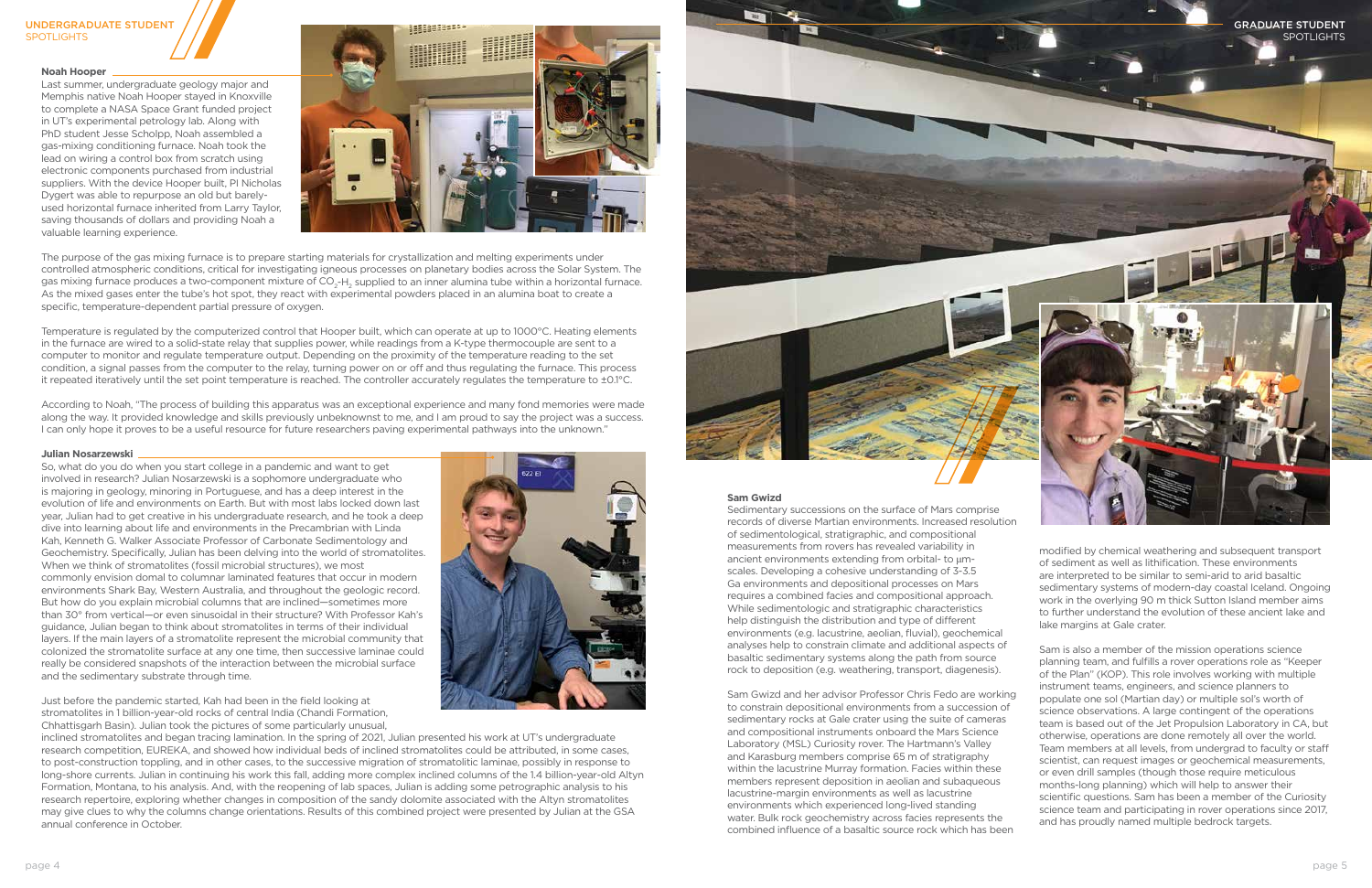#### **Rhianna Moore**

Sulfur is a ubiquitous but ambiguous part of Mars geology. Sulfates are commonly found in a wide variety of environments across much of the planet, but the sources and formation mechanisms of these minerals are still not well constrained. Other forms of sulfur, like sulfides and elemental S, are difficult to detect and seem to be mostly absent from the Martian regolith. This is inconsistent with what is seen on Earth, and may suggest a gap in our understanding of sulfur on Mars. Working with Associate Professor Anna Szynkiewicz, doctoral student Rhianna Moore has been using geochemical and geospatial data from terrestrial analogs on Earth to better characterize factors that controlled sulfur minerology, concentration, and cycling in ancient aqueous environments on Mars.

Studying soil samples from acidic hydrothermal systems in Iceland, Valles Caldera, Lassen, and Yellowstone, Rhianna has shown that climate and hydrology play a role in sulfur preservation, as concentrations decrease under wetter conditions due to aqueous transport, when mud pots and hot springs become more interconnected by ephemeral drainages. Laboratory analyses also indicate that sulfur oxidation is not a simple process in these extreme environments, and that it is usually incomplete leading to high quantities of elemental sulfur, rather than sulfate. These findings have implications for similar places on Mars like Gusev crater, the landing site of the MER Spirit rover, suggesting that moderately wet conditions were initially present that enabled high concentrations of elemental sulfur to slowly oxidize over billions of years. Other terrestrial analog sites, like the Hawaiian Islands and Iceland, have been used to determine aqueous sulfate fluxes in volcanic terrain. This study aims to better constrain the source of sulfate found in the ancient playa environment of Meridiani Planum, which was investigated by the MER Opportunity rover. The results may provide better estimates on the timing and extent of the hydrological cycle that fed the playa, and answer a long-standing question of the sulfate source.



**Thomas Cronin** (BA '80, MS '83) received the 2021 UT College of Arts and Sciences Volunteer Service Award. This is a significant award that recognizes exceptional service or long-term leadership to the College of Arts and Sciences or to an academic department or program within the college. The award is in great appreciation for the service and leadership Tom has made to help the EPS department through donations, career mentoring for students, and reimagining and renewing the EPS advisory board.

Tom grew-up in the Knoxville area and after his studies at UT, he spent 34 years working in the oil and gas industry on a multitude of projects around the world including the Gulf of Mexico, Trinidad, SE Asia (Indonesia, Thailand, Vietnam, Bangladesh & China), and parts of onshore US. He developed an enjoyment for mentorship, which he continues on the EPS advisory board. Tom has served on the EPS advisory board in leadership roles including the chair, mentoring and outreach chair, and continues as secretary. With the help of Tom's leadership and support the EPS advisory board has grown to more than 30 members and the board is active through giving for departmental scholarships and mentoring both undergraduate and graduate students in the EPS department helping prepare them

for a successful job search and career. In Houston, Tom 'Volunteers' at the AAPG Grants-in-Aid and Critical Minerals Committee, Houston Chapter of the UT Alumni, Houston Food Bank, and assisting elementary and secondary schools get access to earth science teaching materials. Tom received the Volunteer Service Award at the College of Arts and Sciences Alumni Awards dinner on Friday, October 8, 2021. Tom was nominated for this prestigious award by Larry McKay.

The **EPS Young Alumnus Award** recognizes recent graduates (<10yr of last degree) of the department for significant early career contributions and/or service to the department. This year the EPS advisory board was proud to recommend two recent alumni for the Award: **Geoff Gilleaudeau** and **Arya Udry**.



**Shanmugam** (PhD '78) received the EPS Distinguished Alumnus Award for an exceptional career in oil and gas and a prolific research record. Shan retired from Mobil Research in 2000 (before the merger with Exxon) and had a second career in consulting and research. Shan published ~130 peerreviewed research articles. His research has helped redefine our understanding of deep-water sedimentary deposits and their role as oil reservoirs. One of his papers (Shanmugam, 1996, J. Sed. Research) was the most highly cited paper in three journals in his field for a seven-year period and another paper (Shanmugam et al., 2009, J. Sed. Research) was listed by Web of Science as one of the most cited papers in this field over a five-year period after publication. Several of his papers have received more than 100 citations. Shanmugam is associate editor-in-chief of the *Journal of Paleogeography* and on the editorial board for two other journals. Shan is a dedicated contributor to EPS (Strong Hall fund, Shanmugam Graduate Fellowship Endowment, Walker Briggs-Shanmugam Excellence in Sedimentology Endowment), and a long-time enthusiastic supporter of the department.

**Geoff Gilleaudea**u (PhD '14) was presented the EPS Young Alumnus Award before a departmental seminar on Sept. 9, 2021. Geoff is an assistant professor at George Mason University. His studies focus on the physical and chemical characteristics of sedimentary rocks to decipher important

#### GRADUATE STUDENT **SPOTLIGHTS**

events in Earth history. Geoff's research has almost come full circle from interest in Devonian-Carboniferous black shales as an undergraduate at the SUNY Binghamton to his current research into the reconstruction of the watermass composition of Devonian epieric seas of North America. His research after UT took him to a postdoc at the University of Copenhagen, Denmark, studying Cr isotopes in Mesoproterozoic carbonates, followed by a postdoc at the Arizona State University examining the cycling of transitional metals in greenhouse oceans. He also held a research scientist position at the University of New Mexico. Geoff's collaborative projects and accomplishments at this young age are a testament to his hard work, but even more so are the aspects of being a well-rounded scientist.



**Arya Udry's** (PhD '14) also received the EPS Young Alumnus Award in 2021. Udry's research focuses on planetary igneous petrology, including Martian petrology to better understand the interior composition, magmatic processes, and general evolution of the planet Mars. After completing her PhD at UT,

she gained an assistant professor position in the Department of Geoscience at the University of Nevada, Las Vegas, and is now an associate professor.

Arya has won six grants that total over \$1.5 million to support her role as a participating scientist on the Mars 2020 (Perseverance) program, graduate research assistantships, NASA research grants for her studies on Martian meteorites, and NASA funded equipment grant for a new laser ablation system at UNLV. Arya has served as a member of the Mars Sample Return Science Planning group, multiple workshop and award committees in the planetary field, and as a member of the curation and analysis planning team for extraterrestrial materials. She has presented over 15 invited seminars and colloquia, as well as a multitude of outreach events and media coverage highlighting her research. Arya was the recipient of the UNLV Barrick Scholar Award, which "recognizes faculty members who have established a record of distinguished research or demonstrated excellence in the area of creative activity" and also the Meteoritical Society's 2022 Nier Prize recipient, which recognizes outstanding research in meteoritics and closely allied fields by young scientists.

The **EPS Distinguished Alumnus Award** is the highest departmental award given to alumni that had a distinguished career with exceptional contributions to the field of the geology and/or significant service to the department. This year the award was given to **G. (Shan) Shanmugam**, a recognition that is well overdue.

The **EPS advisory board** continued its growth and involvement with the department and students. Scholarship and emergency funds generated by the board were awarded to several EPS students who continued to experience hardships related to COVID-19 during the academic year. The board met in the spring 2021 for its third virtual meeting, all members are now expert 'Zoomologists.' The meeting had several good mentoring sessions with EPS students. The board was honored to help recognize several alumni for career contribution awards and welcomed new board members: Matthew Huebner and Pat Hackworth, and new student member Jake Perez.

#### ALUMNI SPOTLIGHTS